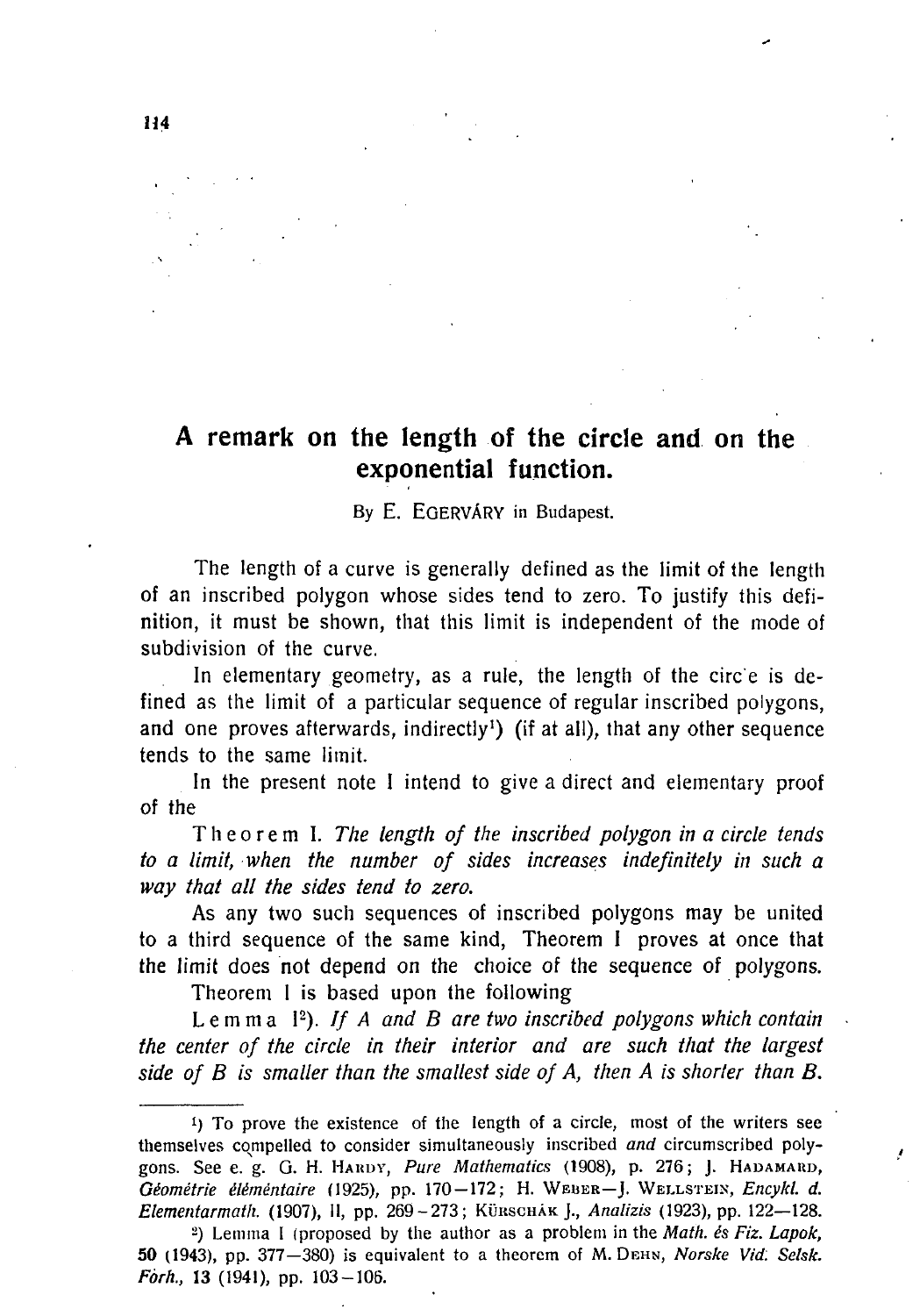E. Egervary: Length of the circle and exponential function.  $115$ 

**The well known theorem, that the length of a regular polygon increases steadily wi'h the number of sides, is an obvious corollary of Lemma 1.** 

**The method may be extended without any difficulty to the definition of the length of a circular arc.** 

The number *e* is generally defined as  $\lim_{n \to \infty} \left(1 + \frac{1}{n}\right)^n$ . Here I will **suggest a more general definition, which relates to the former one in the same fashion as the definition of the length of the circle by means of general sequences to that by means of regular polygons. Indeed, the number** *e* **may be defined in the following way:** 

Theorem II. If  $\alpha_1, \alpha_2, \ldots, \alpha_n$  are positive numbers, whose sum n is equal to 1, then  $\int$   $\int$   $(1 + \alpha_{\nu})$  tends to a limit, when n increases in *such a way that all of the numbers*  $\alpha$ *, tend to zero.* 

As any two such sequences of *n*-tuples  $(\alpha_1, \alpha_2, \ldots, \alpha_n)$  may be **united to a third sequence of the same kind, Theorem II proves at once that the limit does not depend on the choice of the sequence. By taking**   $\alpha_1 = \alpha_2 = \ldots = \alpha_n = \frac{1}{n}$ , it is obvious that *the limit in question is equal to e,* which is now defined in the same general way, as  $\pi$  by **means of general sequences of polygons.** 

**Theorem II is based upon the following** 

Lemma II. If  $\alpha_1, \alpha_2, \ldots, \alpha_m$  and  $\beta_1, \beta_2, \ldots, \beta_n$  are two sets of m n *positive numbers such that*  $\sum_{i=1}^{\infty} a_{\mu} = \sum_{i=1}^{\infty} \beta_{\nu}$  and  $\max \beta_{\nu} < \min \alpha_{\mu}$ , then

$$
\prod_{i}^{n}(1+\beta_{\nu})>\prod_{i}^{m}(1+\alpha_{\mu}).
$$

The well known theorem, that  $\left(1 + \frac{1}{n}\right)^n$  increases steadily with *n* **is an obvious consequence of Lemma II.** 

Our definition of *e* may be extended to  $e^x$  (by replacing the assumption  $\sum a_{\nu} = 1$  by  $\sum a_{\nu} = x$  and has the advantage, that the fundamental identity  $e^{x+y} = e^x e^y$  is an obvious consequence of it.

**Lemma I may be proved by means of the following inequality :<sup>3</sup> ) If the points** *X* **and** *Y* **of the** 

**Lemma II may be proved by means of the following inequality:**  If the positive numbers  $x_1, x_2$ <sup>\*</sup>

3 ) See also J. KÜRSCHÄK, Über dem Kreise ein- und umgeschriebene Vielecke, *Math. Annalen,* 30 (188/), pp. 578 - 581.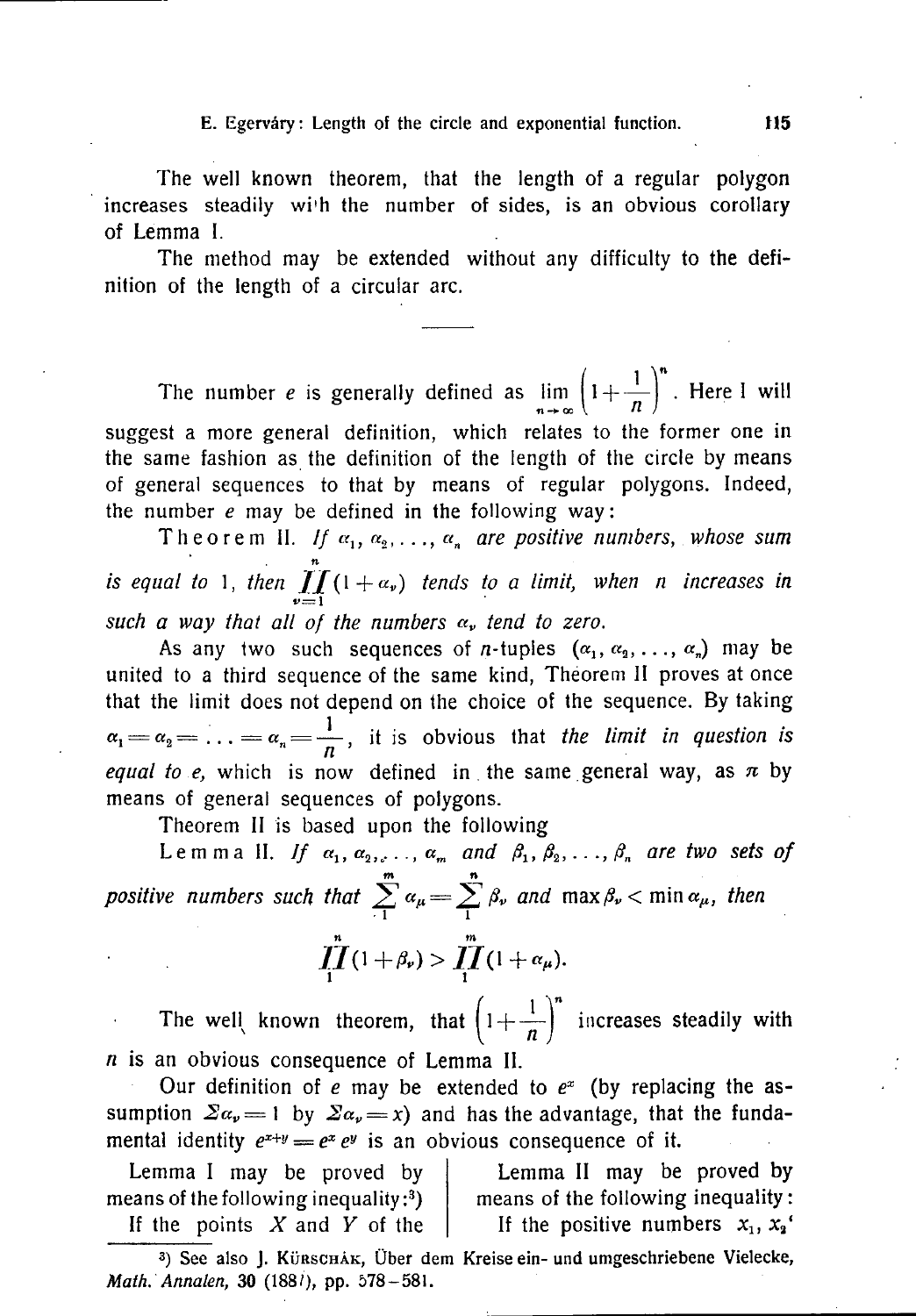**circular arc**  $\widehat{AB}$  are such that

$$
\begin{aligned}\n\widehat{AX} > \widehat{AY} > \widehat{XB}, \\
\widehat{AX} > \widehat{YB} > \widehat{XB},\n\end{aligned}
$$
\n(1<sub>1</sub>)

**then** 

 $\overline{AY}+\overline{YB}>\overline{AX}+\overline{XB}$ . (2)

Indeed, if  $\overline{AX}$  and  $\overline{BY}$  meet in **Z, then, owing to the similarity**  of  $\triangle$  *AYZ* and  $\triangle$  *BXZ*,

$$
\overline{BX} = q\,\overline{AY} \n\overline{XZ} = q\,\overline{YZ} \n\overline{BZ} = q\,\overline{AZ}
$$

**where**  $q < 1$ **.** Consequently

$$
\overline{AY} + \overline{YB} - (\overline{AX} + \overline{XB}) =
$$
  
=  $(\overline{AY} + \overline{YZ} - \overline{AZ}) (1-q) > 0,$   
qu. e. d.

**Let us now denote the cyclic succession of the vertices**  $A_{\mu}$ ,  $B_{\nu}$ **of the inscribed polygons<sup>4</sup> ) by** 

 $A_0 = B_0 \prec B_1 \prec \ldots \prec$  $\prec B_{\nu_i} \prec A_1 \leq B_{\nu_i+1} \prec \ldots \prec A_0 = B_0$ . **Then by repeated application of**  the inequality  $(2<sub>1</sub>)$  and of the **triangular inequality (and using**  the abbrevation  $\overline{XY}$  +  $\overline{YZ}$  + ... +  $+ \overline{WT} = \overline{XY...T}$ 

$$
\overline{A_0B_1 \dots B_{\nu_1}B_{\nu_1+1} \dots B_0} \ge
$$
\n
$$
\geq \overline{A_0B_{\nu_1}B_{\nu_1+1} \dots B_0} >
$$
\n
$$
> \overline{A_0A_1B_{\nu_1+1} \dots B_0} \geq
$$
\n
$$
\geq \overline{A_0A_1B_{\nu_2} \dots B_0} >
$$
\n
$$
> \dots > \overline{A_0A_1A_2 \dots A_0}.
$$

**We have thus proved the Lemma I.** 

**Let us now consider a sequence**  of inscribed polygons  $P_n$  of length  $l_n$  and such that the largest side of  $P_n$  tends to zero as  $n \rightarrow \infty$ .

 $y_1$ ,  $y_2$  are such that

$$
\begin{array}{c}\nx_1 + x_2 = y_1 + y_2, \\
x_1 > y_1 > x_2, \\
x_1 > y_2 > x_2,\n\end{array}\n\bigg\{\n\begin{array}{c}\n(1_n) \\
\end{array}\n\end{array}
$$

**then** 

$$
y_1 y_2 > x_1 x_2. \hspace{1.5cm} (2_{11})
$$

Indeed, by  $(1_{\text{II}})$  we have

$$
y_1y_2-x_1x_2 =
$$
  
=  $y_1y_2-(y_1+y_2-x_2)x_2 =$   
=  $(y_1-x_2)(y_2-x_2) > 0$ ,  
qu. e. d.

**Let us now denote the succession of the sums** 

$$
A_{\mu} = \alpha_1 + \alpha_2 + \ldots + \alpha_{\mu},
$$
  
\n
$$
B_{\nu} = \beta_1 + \beta_2 + \ldots + \beta_{\nu}
$$

**in ascending order by** 

$$
0 < B_1 < B_2 < \ldots < B_{\nu_1} < A_1 \leq \\ \leq B_{\nu_1+1} < \ldots < A_m = B_n.
$$

**Then by repeated application of the obvious inequality-**

$$
(1+x_1)(1+x_2) > 1 + x_1 + x_2
$$
  
(x<sub>1</sub>, x<sub>2</sub> > 0)

and of  $(2_{11})$  we get

 $(1+\beta_1)$   $\ldots$   $(1+\beta_{\nu_1})(1+\beta_{\nu_1+1})\ldots$   $(1+\beta_n) \geq$  $\geq (1+B_{\nu_1})(1+\beta_{\nu_1+1})\dots(1+\beta_n)$  $> (1+\alpha_1)(1+B_{\nu_1+1}-\alpha_1)...(1+\beta_n) \ge$  $>...>(1+\alpha_1)(1+\alpha_2)...(1+\alpha_n).$ 

**We have thus proved the Lemma II.** 

**Let us now consider a sequence**  « of products  $l_n = \prod_{\nu=1} (1 + \alpha_{n\nu})$  such **that** 

$$
\alpha_{n\nu} > 0, \sum_{\nu=1}^{n} \alpha_{n\nu} = 1
$$

and the largest factor of  $l_n$  tends to 1, as  $n + \infty$ .

4) We suppose, without loss of generality, that  $A_0 = B_0$ .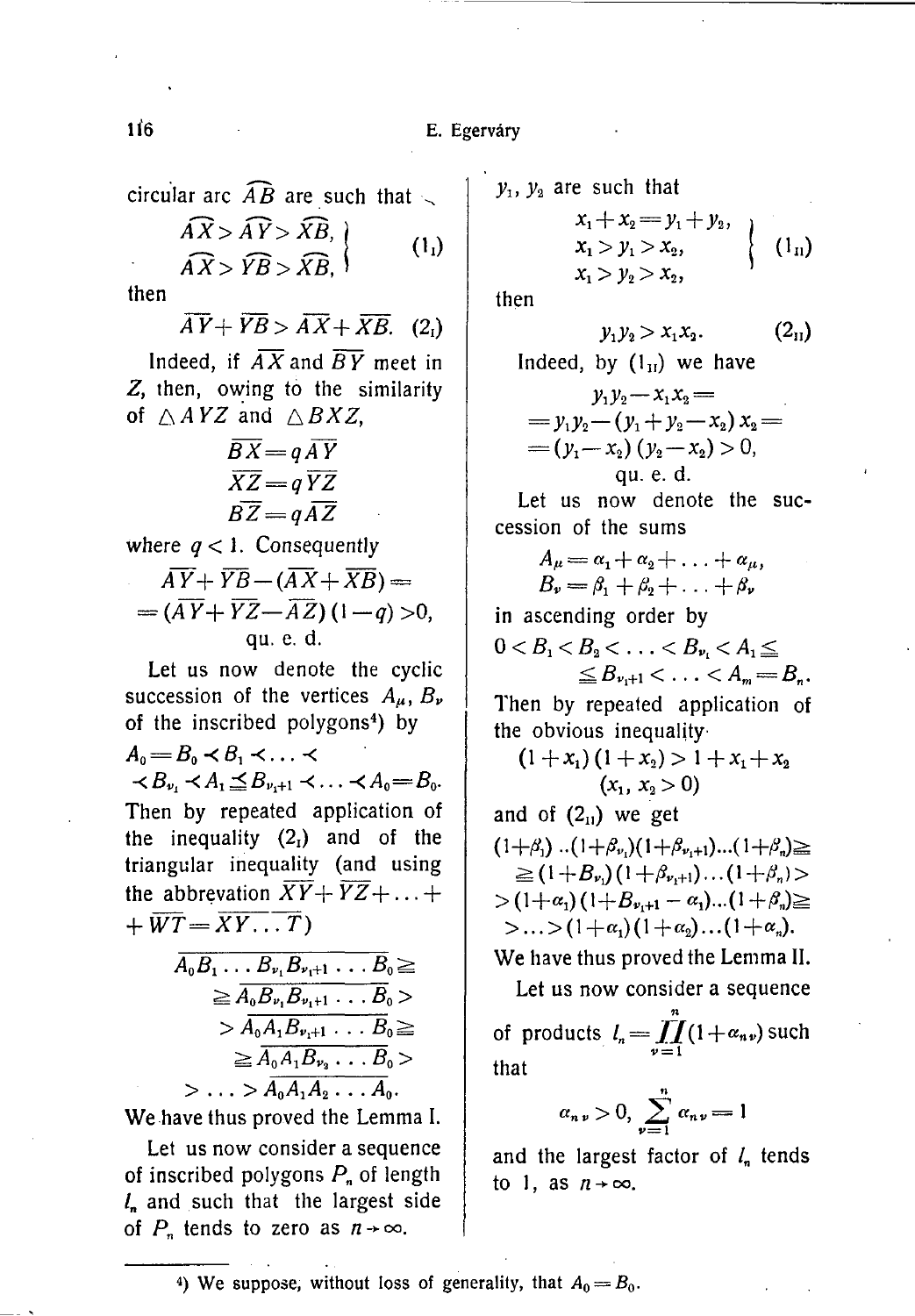If the sequence of the numbers  $l_{\rm s}$  (which is in both cases boun**ded<sup>5</sup> )) would be divergent, then one could select two convergent partial sequences** 

$$
l_{\mu_1}, l_{\mu_2}, \ldots, l_{\mu_k},
$$
  
 $l_{\nu_1}, l_{\nu_2}, \ldots, l_{\nu_k},$ 

**with distinct limits. But** *h* **being given** *arbitrarily***, we can find a number**  *k* **such that** 

the largest side of  $P_{\nu_k}$  is smaller | **than the smallest one of**  $P_{\mu}$ **, and, owing to the Lemma I,** 

the largest factor of  $l_{\nu_k}$  is smaller **than the smallest one of**  $l_{\mu_h}$ **, and, owing to the Lemma II,** 

**Consequently** 

$$
\lim_{k\to\infty}l_{\nu_k}\geq \lim_{h\to\infty}l_{\mu_h}.
$$

 $l_{\nu_k} > l_{\mu_k}$ .

**Interchangig the partial sequences, we get** 

$$
\lim_{h\to\infty} l_{\mu_h} \geq \lim_{k\to\infty} l_{\nu_k},
$$

hence  $\lim l_{\nu_k} = \lim l_{\mu_k}$  and the sequence  $l_n$  is convergent.

**I regard the proofs given here as being really elementary. From a more advanced [point of view it may be remarked, that Lemma I**  and II are immediate consequences of the following theorem of G. H. HARDY") :

If the set  $\beta_1, \beta_2, \ldots, \beta_n$  is majorized by  $\alpha_1, \alpha_2, \ldots, \alpha_n$ , then for any continous convex function  $\Phi(x)$ 

$$
\Phi(\beta_1)+\Phi(\beta_2)+\ldots+\Phi(\beta_n)>\Phi(\alpha_1)+\Phi(\alpha_2)+\ldots+\Phi(\alpha_n).
$$

**Under the conditions** 

$$
\alpha_{\mu} > \beta_{\nu} > 0 \text{ for } \mu = 1, 2, ..., m; \nu = 1, 2, ..., n > m,\n\alpha_{\mu} = 0 \text{ for } \mu = m + 1, m + 2, ..., n,\n\sum_{\mu=1}^{m} \alpha_{\mu} = \sum_{\nu=1}^{n} \beta_{\nu}
$$

the set  $(\beta)$  is majorized by  $(\alpha)$  and if we assume moreover that  $\Phi(0) = 0$ , then

(H) 
$$
\Phi(\beta_1) + \Phi(\beta_2) + \ldots + \Phi(\beta_n) > \Phi(\alpha_1) + \Phi(\alpha_2) + \ldots + \Phi(\alpha_m).
$$

<sup>5</sup>) The length of any polygon, which contains the circle, is an upper bound of the length of all inscribed polygons and any expression of the form  $\pi(1-\beta\nu)^{-1}$ is an upper bound of the products  $\pi/1 + a_\nu$ .

6) G . H. HARDY, J. E. LITTLEWOOD, G . POLYA, *Inequalities* (1934), pp . 89-91 .